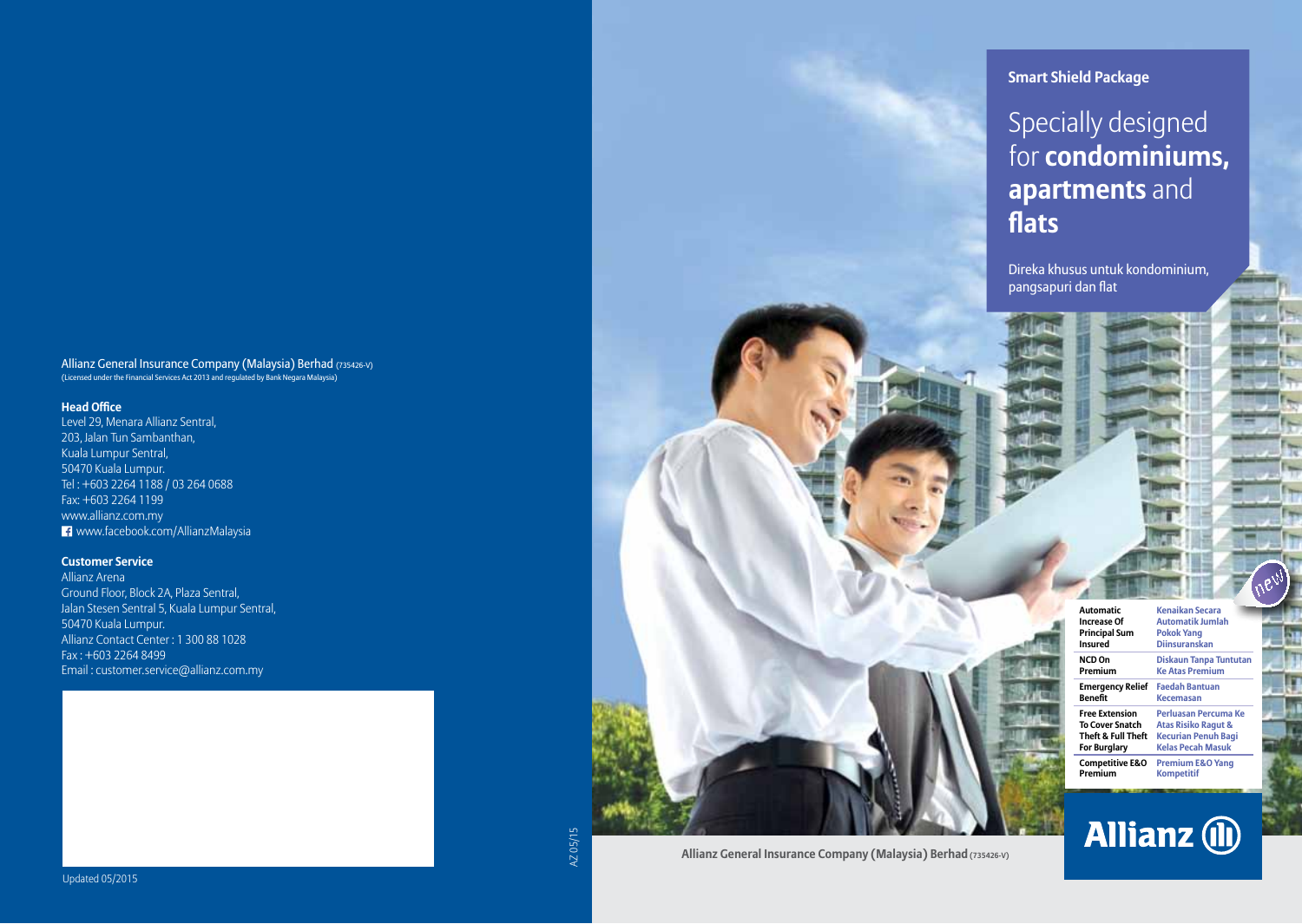**Smart Shield Packag**e is designed for **Joint Management Body**  (JMBs) only.

# **Smart Shield** Package − It has never been easier for your residents.



Writing insurance policies for condominiums, apartments and flats requires impeccable skills and know-how.

With over 100 years of field experience, we have designed a comprehensive product that would meet your association's unique needs.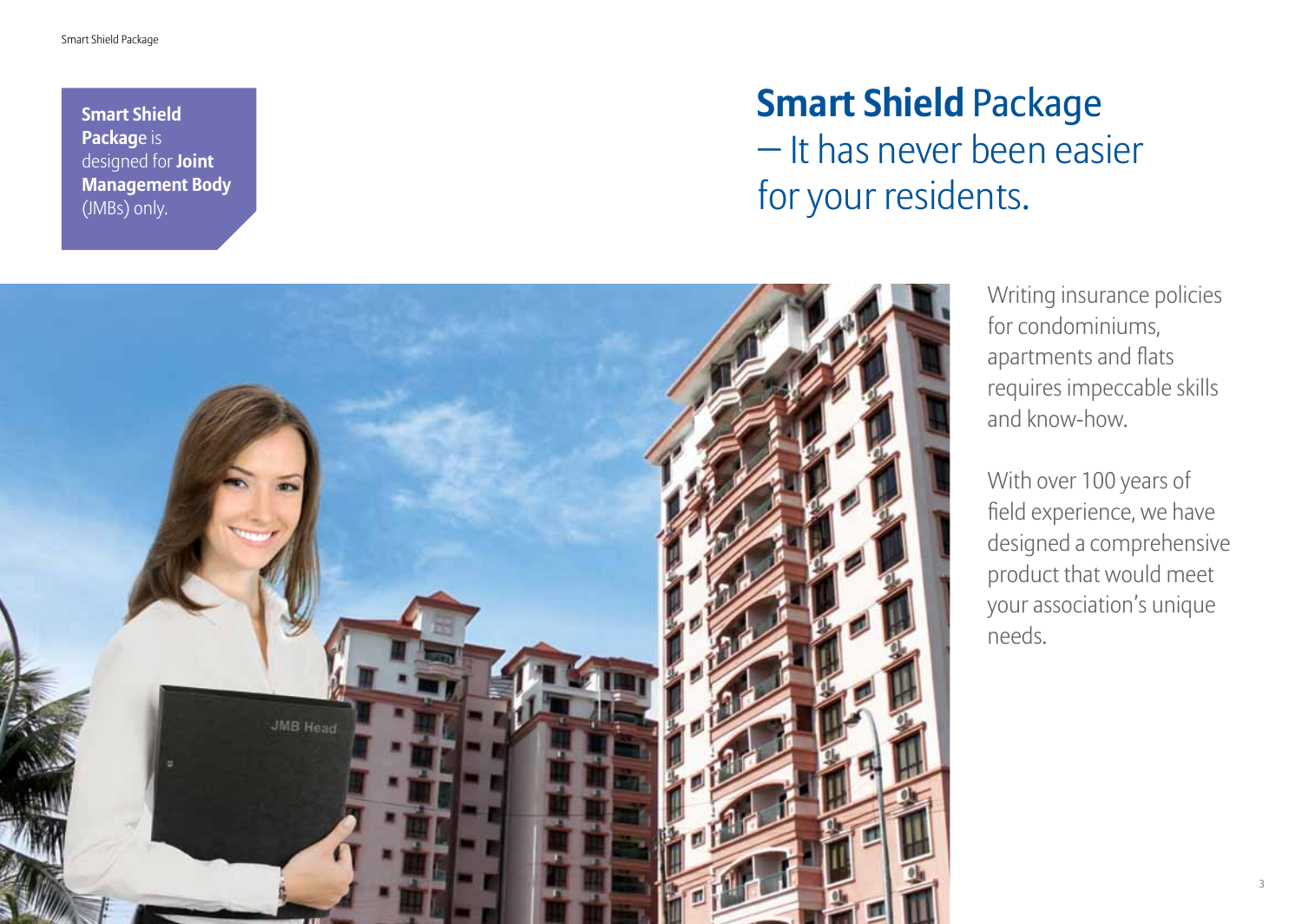## **Why choose** Allianz Smart Shield ?



## **Additional Features**

**Automatic Increase Of Principal Sum Insured**

Upon renewal of no-claims -recorded policies, for Miscellaneous and E&O classes, enjoy an automatic increase of the principal sum insured from 10% per year to a maximum of 30%.



#### **Emergency Relief Benefit**

Enjoy Emergency Relief Benefit at a standard limit of RM1,000 irrespective of plan selected under the Fire class (due to Fire and Flood perils only).

## **Cover Full Theft For Burglary**

Enjoy a Full Theft extension under the Burglary class without additional premium.

#### **Competitive Premium**

**Free Extension To Cover Snatch Theft**

Enjoy a newly revised and competitive E&O premium.

## **Fixed Plan** 1

| <b>Section</b> | <b>Class</b>                     | <b>Interest Insured</b>                                                                                                                                                       | <b>Sum Insured (RM)</b>                                                                                     |
|----------------|----------------------------------|-------------------------------------------------------------------------------------------------------------------------------------------------------------------------------|-------------------------------------------------------------------------------------------------------------|
| $\overline{A}$ | <b>Fire Material</b><br>Damage   | On Building including all permanent<br>fixtures and fittings, renovation,<br>outbuildings, common properties,<br>plant and equipment of all<br>descriptions contained therein | Mandatory cover - no<br>limit on Sum Insured.<br>Pricing, policy<br>wordings as per<br>Revised Fire Tariff. |
| B1             | 1) Money                         | a) Money in Premise<br>b) Money in Transit<br>c) Money in Locked Safe                                                                                                         | RM 10,000<br>RM 10,000<br>RM 10,000                                                                         |
|                | 2) Burglary                      | On all property of every description<br>contained therein                                                                                                                     | RM 30,000                                                                                                   |
|                | 3) Glass                         | On all plate glass as a result of any<br>accident or misfortune                                                                                                               | RM 30,000                                                                                                   |
|                | 4) Fidelity<br>Guarantee         | On all employees and/or elected Joint<br>Management Committee (JMC)                                                                                                           | RM 30,000                                                                                                   |
|                | 5) Machinery<br><b>Breakdown</b> | On all plant, machinery, mechanical<br>equipment and apparatus contained<br>therein                                                                                           | RM 100,000                                                                                                  |
|                | 6) All Risks                     | On all fixed office machines and<br>equipments of Joint Management<br>Body's (JMB)/Management<br>Corporation's (MC) office                                                    | RM 100,000                                                                                                  |
|                | 7) Public Liability              | Third party accidental bodily injury<br>and/or accidental property damage                                                                                                     | RM 1,000,000                                                                                                |
|                | 8) Personal<br>Accident          | Accidental death or total permanent<br>disability on all JMC                                                                                                                  | RM 20,000 per person<br>(maximum limited to<br>12 persons)                                                  |
| B <sub>2</sub> | 9) Errors and<br>Omission        | Wrongful acts of the part the Insured<br>in the conduct of the Insured's<br>business as JMB/MC                                                                                | RM 1,000,000                                                                                                |

#### **Annual Premium (inclusive of GST) : Fire Premium + RM 805.60 (B1) + RM 848 (B2)**

NOTES: A) Please ensure Sum Insured on building/contents are adequately insured.

- B) All buildings are classified as Construction 1A.
- C) Strictly for Apartments/Condomimiums/Flats only.

D) This brochure is not a Contract of Insurance. The description of the available cover is only a brief summary for quick and easy reference. The precise terms, benefits, conditions and exclusions applicable are stated in the Policy.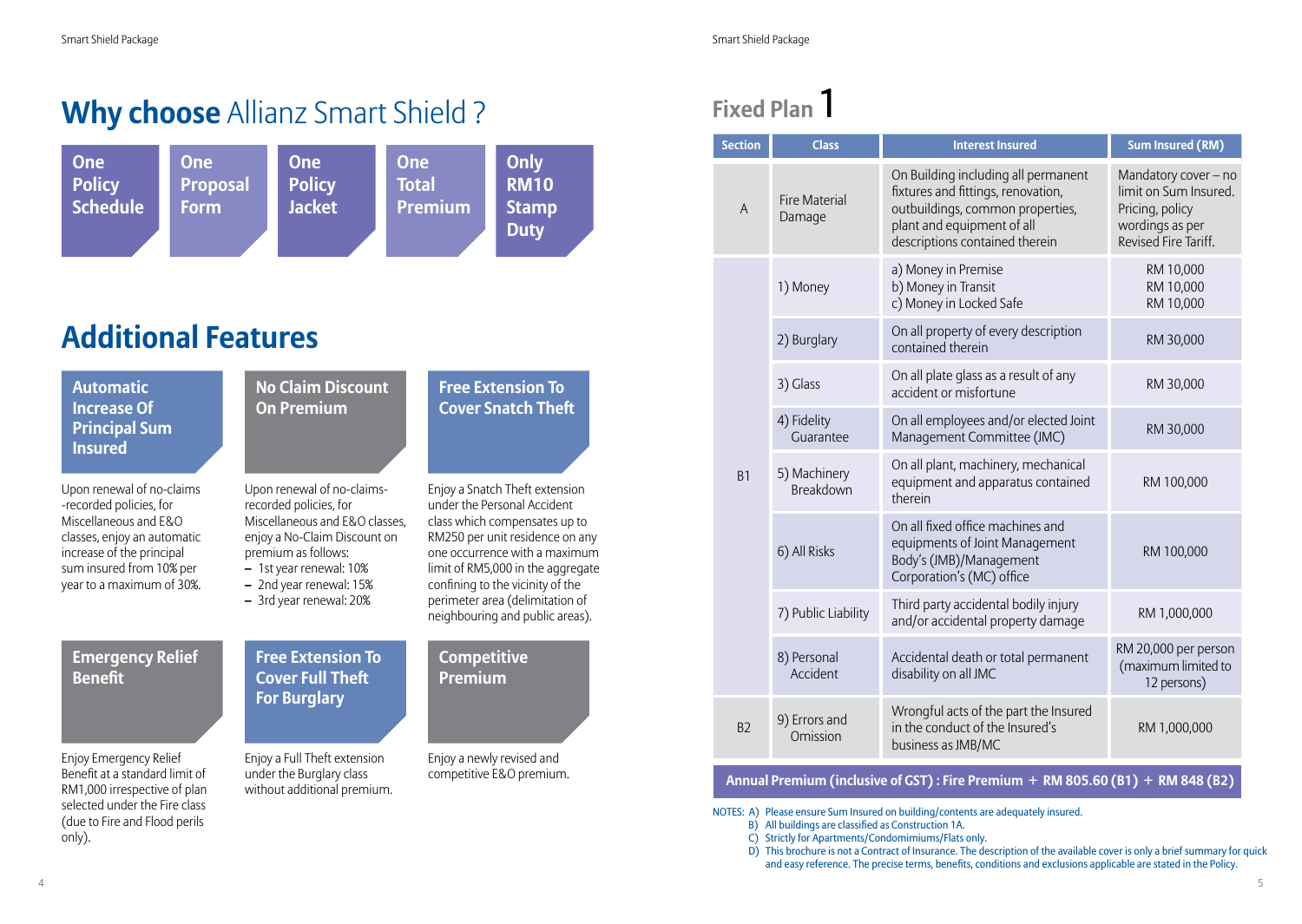# **Fixed Plan** 2

| <b>Section</b> | <b>Class</b>                     | <b>Interest Insured</b>                                                                                                                                                       | <b>Sum Insured (RM)</b>                                                                                     |
|----------------|----------------------------------|-------------------------------------------------------------------------------------------------------------------------------------------------------------------------------|-------------------------------------------------------------------------------------------------------------|
| A              | <b>Fire Material</b><br>Damage   | On Building including all permanent<br>fixtures and fittings, renovation,<br>outbuildings, common properties,<br>plant and equipment of all<br>descriptions contained therein | Mandatory cover - no<br>limit on Sum Insured.<br>Pricing, policy<br>wordings as per<br>Revised Fire Tariff. |
| B1             | 1) Money                         | a) Money in Premise<br>b) Money in Transit<br>c) Money in Locked Safe                                                                                                         | RM 20,000<br>RM 20,000<br>RM 20,000                                                                         |
|                | 2) Burglary                      | On all property of every description<br>contained therein                                                                                                                     | RM 50,000                                                                                                   |
|                | 3) Glass                         | On all plate glass as a result of any<br>accident or misfortune                                                                                                               | RM 50,000                                                                                                   |
|                | 4) Fidelity<br>Guarantee         | On all employees and/or elected Joint<br>Management Committee (JMC)                                                                                                           | RM 50,000                                                                                                   |
|                | 5) Machinery<br><b>Breakdown</b> | On all plant, machinery, mechanical<br>equipment and apparatus contained<br>therein                                                                                           | RM 200,000                                                                                                  |
|                | 6) All Risks                     | On all fixed office machines and<br>equipments of Joint Management<br>Body's (JMB)/Management<br>Corporation's (MC) office                                                    | RM 200,000                                                                                                  |
|                | 7) Public Liability              | Third party accidental bodily injury<br>and/or accidental property damage                                                                                                     | RM 2,000,000                                                                                                |
|                | 8) Personal<br>Accident          | Accidental death or total permanent<br>disability on all JMC                                                                                                                  | RM 30,000 per person<br>(maximum limited to<br>12 persons)                                                  |
| B <sub>2</sub> | 9) Errors and<br>Omission        | Wrongful acts of the part the Insured<br>in the conduct of the Insured's<br>business as JMB/MC                                                                                | RM 2,000,000                                                                                                |

#### **Annual Premium (inclusive of GST) : Fire Premium + RM 1,017.60 (B1) + RM 1,590 (B2)**

**NOTES:** A) Please ensure Sum Insured on building/contents are adequately insured.

- B) All buildings are classified as Construction 1A.
- C) Strictly for Apartments/Condomimiums/Flats only.

D) This brochure is not a Contract of Insurance. The description of the available cover is only a brief summary for quick and easy reference. The precise terms, benefits, conditions and exclusions applicable are stated in the Policy.

# **Flexi Plan** 3

| <b>Section</b> | <b>Class</b>                   | <b>Interest Insured</b>                                                                                                                                                       | <b>Sum Insured (RM)</b>                                                                                     |
|----------------|--------------------------------|-------------------------------------------------------------------------------------------------------------------------------------------------------------------------------|-------------------------------------------------------------------------------------------------------------|
| $\overline{A}$ | <b>Fire Material</b><br>Damage | On Building including all permanent<br>fixtures and fittings, renovation,<br>outbuildings, common properties,<br>plant and equipment of all<br>descriptions contained therein | Mandatory cover - no<br>limit on Sum Insured.<br>Pricing, policy<br>wordings as per<br>Revised Fire Tariff. |
| <b>B1</b>      | 1) Money                       | a) Money in Premise<br>b) Money in Transit<br>c) Money in Locked Safe                                                                                                         | Please indicate<br>RM <b>RM RM</b>                                                                          |
|                | 2) Burglary                    | On all property of every description<br>contained therein                                                                                                                     | RM                                                                                                          |
|                | 3) Glass                       | On all plate glass as a result of any<br>accident or misfortune                                                                                                               |                                                                                                             |
|                | 4) Fidelity<br>Guarantee       | On all employees and/or elected Joint<br>Management Committee (JMC)                                                                                                           | RM                                                                                                          |
|                | 5) Machinery<br>Breakdown      | On all plant, machinery, mechanical<br>equipment and apparatus contained<br>therein                                                                                           | <b>RM</b>                                                                                                   |
|                | 6) All Risks                   | On all fixed office machines and<br>equipments of Joint Management<br>Body's (JMB)/Management<br>Corporation's (MC) office                                                    | RM <b>RM</b>                                                                                                |
|                | 7) Public Liability            | Third party accidental bodily injury<br>and/or accidental property damage                                                                                                     | $RM$ and the set of $\sim$                                                                                  |
|                | 8) Personal<br>Accident        | Accidental death or total permanent<br>disability on all JMC                                                                                                                  | RM                                                                                                          |
| B <sub>2</sub> | 9) Errors and<br>Omission      | Wrongful acts of the part the Insured in<br>the conduct of the Insured's business<br>as JMB/MC                                                                                | RM -                                                                                                        |

#### **Annual Premium : Fire Premium + B1 Premium + B2 Premium (B1 and B2 premiums to be advised by the Company)**

**NOTES:** A) Please ensure Sum Insured on building/contents are adequately insured.

- B) All buildings are classified as Construction 1A.
- C) Strictly for Apartments/Condomimiums/Flats only.

D) This brochure is not a Contract of Insurance. The description of the available cover is only a brief summary for quick and easy reference. The precise terms, benefits, conditions and exclusions applicable are stated in the Policy.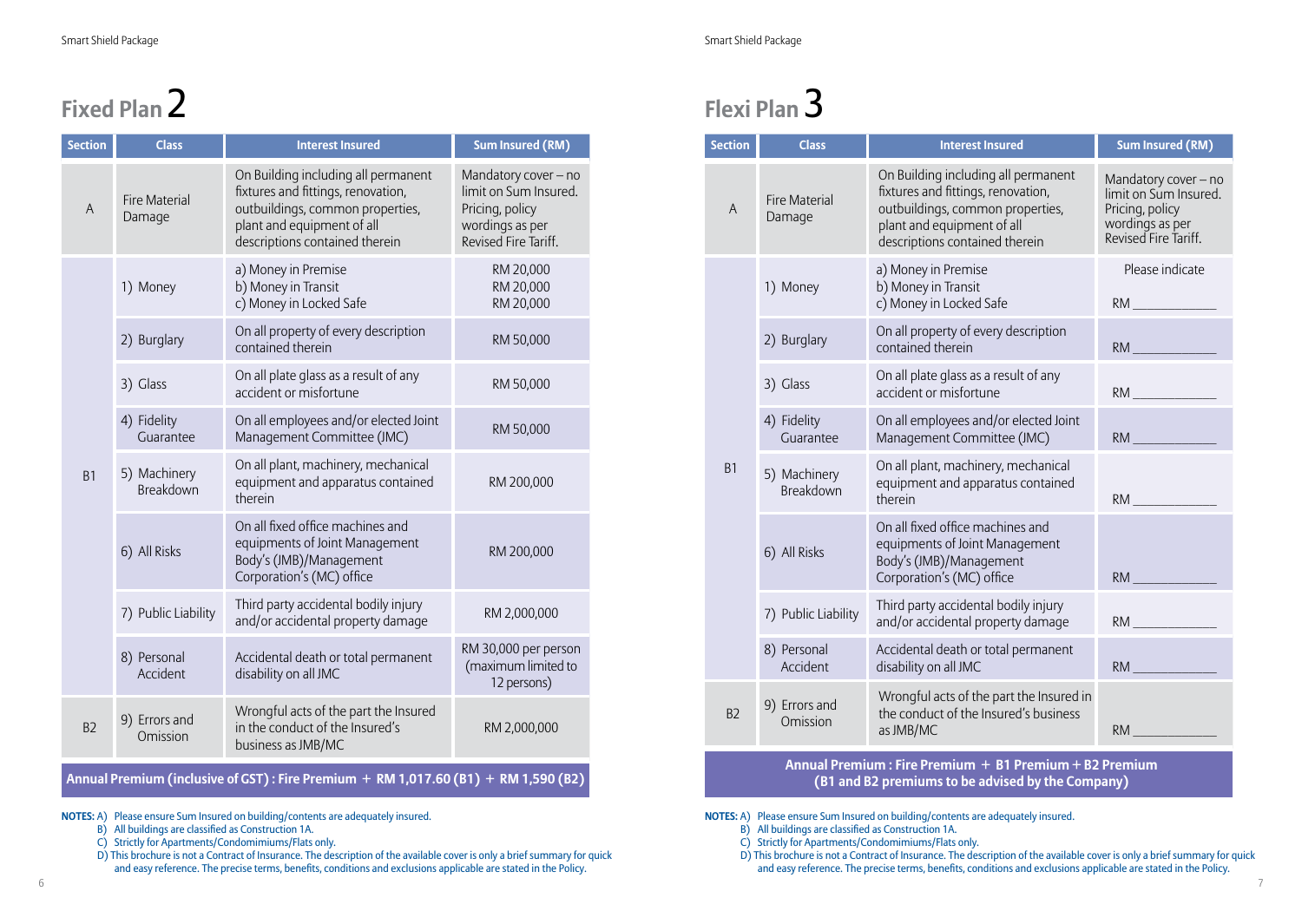**Pakej Smart Shield**  adalah direka khusus untuk **Badan Pengurusan Bersama** (BPB) sahaja.

# Pakej **Smart Shield**

− Kini menjadi lebih mudah bagi penghuni-penghuni anda.



Menulis polisi insurans untuk kondominium, pangsapuri dan flat memerlukan kemahiran yang tinggi dan pengalaman yang luas.

Dengan lebih 100 tahun pengalaman dalam bidang ini, kami telah mereka produk yang komprehensif yang akan memenuhi keperluan unik persatuan anda.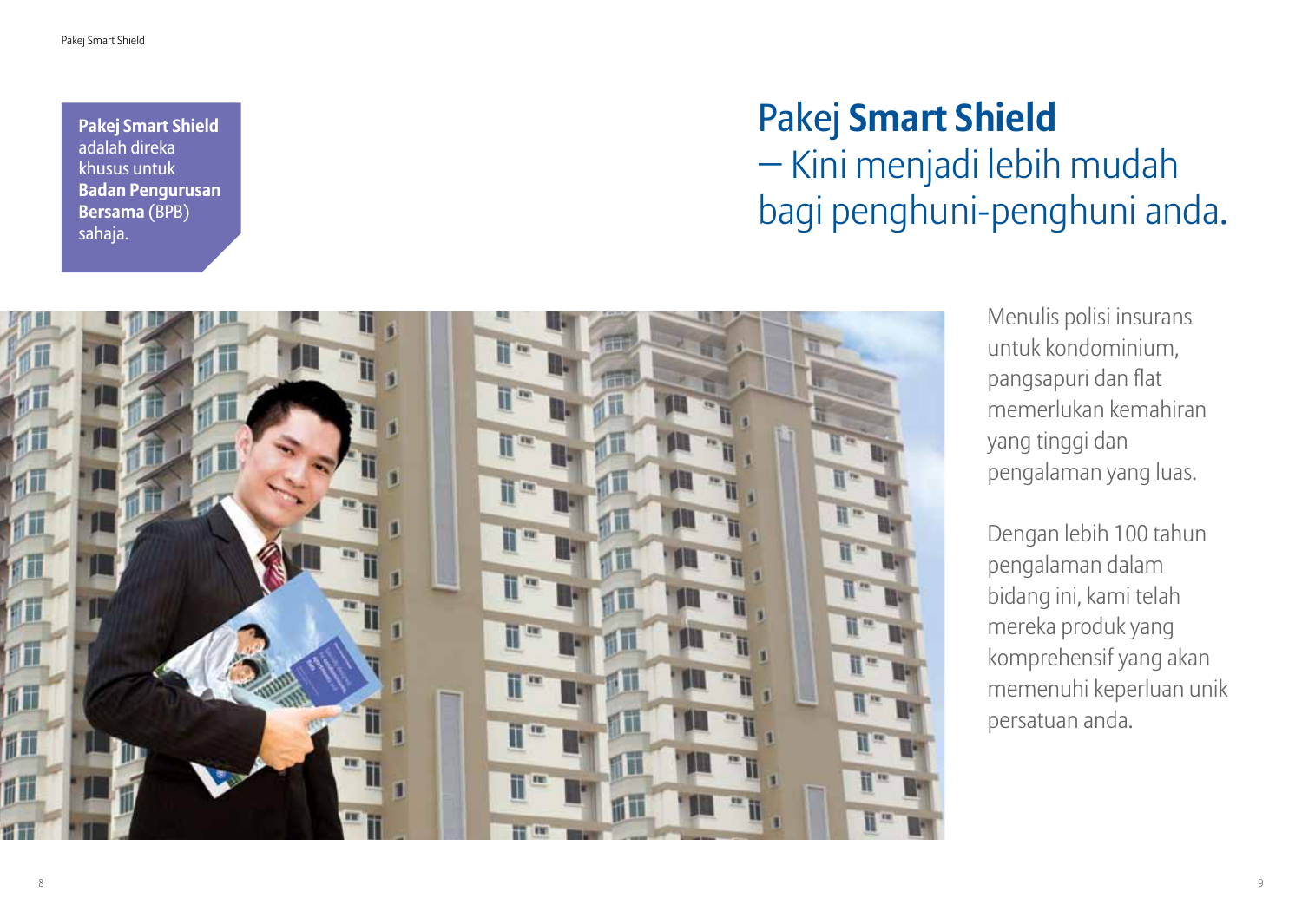## **Mengapa memilih** Allianz Smart Shield ?



## **Faedah-faedah Tambahan**

**Kenaikan Secara Automatik Jumlah Pokok Yang Diinsuranskan**

Semasa pembaharuan polisi yang tiada rekod tuntutan, nikmati kenaikan secara automatik jumlah pokok yang diinsuranskan sebanyak 10% setiap tahun hingga maksimum 30% untuk kelas Pelbagai dan Kesilapan & Ketinggalan.

#### **Diskaun Tanpa Tuntutan Ke Atas Premium**

Semasa pembaharuan polisi yang tiada rekod tuntutan, nikmati Diskaun Tanpa Tuntutan ke atas premium untuk kelas Pelbagai dan Kesilapan & Ketinggalan seperti berikut:

- **–** Pembaharuan tahun pertama: 10% **–** Pembaharuan tahun kedua: 15%
- **–** Pembaharuan tahun ketiga: 20%

#### **Faedah Bantuan Kecemasan**

Nikmati Faedah Bantuan Kecemasan pada satu had standard RM1,000 tanpa mengira pelan yang dipilih bagi kelas Kebakaran (akibat risiko Kebakaran dan Banjir sahaja).

**Perluasan Percuma Ke Atas Kecurian Penuh Bagi Kelas Pecah Masuk**

Nikmati perluasan Kecurian Penuh bagi kelas Pecah Masuk tanpa premium tambahan.

## **Premium Yang Kompetitif**

awam).

**Perluasan Percuma Ke Atas Risiko Ragut**

Nikmati perluasan risiko ragut secara percuma bagi kelas Kemalangan Diri yang akan mengganti rugi sehingga RM250 bagi setiap unit kediaman pada mana-mana satu kejadian dengan had maksimum agregat RM5,000. Perluasan ini merangkumi sekitar kawasan perimeter yang diinsuranskan (persempadanan jiran dan kawasan

Nikmati premium kompetitif yang baru bagi kelas Kesilapan dan Ketinggalan.

## Pelan Tetap<sup>1</sup>

| <b>Bahagian</b> | <b>Kelas</b>                  | Kepentingan Yang Diinsuranskan                                                                                                                                                                        | <b>Jumlah Yang</b><br>Diinsuranskan (RM)                                                                                                                |
|-----------------|-------------------------------|-------------------------------------------------------------------------------------------------------------------------------------------------------------------------------------------------------|---------------------------------------------------------------------------------------------------------------------------------------------------------|
| $\overline{A}$  | Kebakaran                     | Ke atas bangunan termasuk semua pemasangan<br>tetap, pengubahsuaian, pemasangan luar<br>bangunan, hartanah sepunya, loji dan<br>kelengkapan yang diisytiharkan seperti yang<br>terkandung di dalamnya | Perlindungan mandatori<br>- tiada had bagi jumlah<br>yang diinsuranskan.<br>Harga, susunan kata-kata<br>polisi seperti dalam Tarif<br>Kebakaran Ubahan. |
| <b>B1</b>       | 1) Wang                       | a) Wang di dalam premis<br>b) Wang semasa transit<br>c) Wang di dalam peti simpanan terkunci                                                                                                          | RM 10,000<br>RM 10,000<br>RM 10,000                                                                                                                     |
|                 | 2) Pecah Masuk                | Ke atas semua kandungan seperti yang<br>diisytiharkan                                                                                                                                                 | RM 30,000                                                                                                                                               |
|                 | 3) Kaca                       | Ke atas semua plat kaca yang pecah disebabkan<br>oleh kemalangan                                                                                                                                      | RM 30,000                                                                                                                                               |
|                 | 4) Jaminan Setia              | Ke atas semua kakitangan dan/atau<br>Jawatankuasa Pengurusan Bersama (JPB) yang<br>terpilih                                                                                                           | RM 30,000                                                                                                                                               |
|                 | 5) Kerosakkan<br>Jentera      | Ke atas semua loji, kelengkapan mekanikal<br>dan perkakas yang diisytiharkan seperti yang<br>terkandung di dalamnya                                                                                   | RM 100,000                                                                                                                                              |
|                 | 6) Semua Risiko               | Ke atas semua kelengkapan dan perkakas tetap<br>di dalam pejabat Badan Pengurusan Bersama<br>(BPB)/Pengurusan Bangunan(PB)                                                                            | RM 100,000                                                                                                                                              |
|                 | 7) Liabiliti Awam             | Kecederaan anggota badan dan/atau kerosakkan<br>harta pihak ketiga akibat kemalangan                                                                                                                  | RM 1,000,000                                                                                                                                            |
|                 | 8) Kemalangan<br>Diri         | Kematian atau kehilangan upaya kekal akibat<br>kemalangan ke atas semua JPB                                                                                                                           | RM 20,000 seorang<br>(had kepada 12 orang)                                                                                                              |
| B <sub>2</sub>  | 9) Kesilapan &<br>Ketinggalan | Perbuatan salah ke atas bahagian yang<br>diinsuranskan semasa menjalankan urusan<br>sebagai BPB/PB                                                                                                    | RM 1,000,000                                                                                                                                            |

#### **Premium Tahunan (termasuk GST) : Premium Kebakaran + RM 805.60 (B1) + RM 848 (B2)**

**NOTA:** A) Sila pastikan bahawa amaun diinsuranskan ke atas bangunan/isi kandungan adalah dilindungi dengan secukupnya.

- B) Semua bangunan mesti diklasifikasikan sebagai Binaan 1A.
- C) Terhad kepada Pangsapuri/Kondominium/Flat sahaja.
- D) Risalah in bukan Kontrak Insurans. Penerangan untuk perlindungan yang diberi hanyalah ringkasan untuk rujukan segera dan mudah. Keterangan yang lebih lanjut terdapat di dalam Polisi.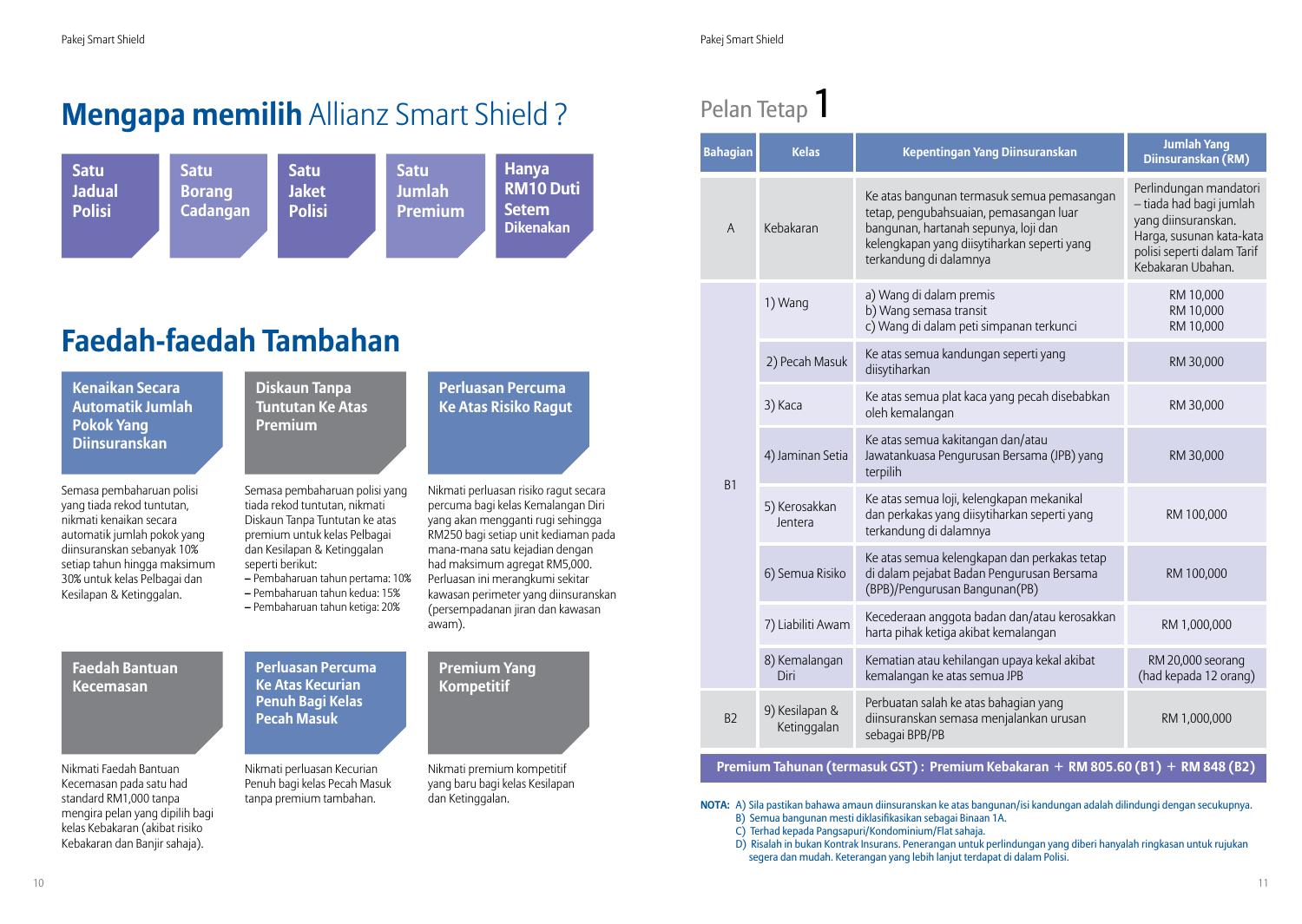# Pelan Tetap 2

| <b>Bahagian</b> | <b>Kelas</b>                  | Kepentingan Yang Diinsuranskan                                                                                                                                                                        | <b>Jumlah Yang</b><br>Diinsuranskan (RM)                                                                                                                |
|-----------------|-------------------------------|-------------------------------------------------------------------------------------------------------------------------------------------------------------------------------------------------------|---------------------------------------------------------------------------------------------------------------------------------------------------------|
| $\overline{A}$  | Kebakaran                     | Ke atas bangunan termasuk semua<br>pemasangan tetap, pengubahsuaian,<br>pemasangan luar bangunan, hartanah sepunya,<br>loji dan kelengkapan yang diisytiharkan seperti<br>yang terkandung di dalamnya | Perlindungan mandatori<br>- tiada had bagi jumlah<br>yang diinsuranskan.<br>Harga, susunan kata-kata<br>polisi seperti dalam Tarif<br>Kebakaran Ubahan. |
| <b>B1</b>       | 1) Wang                       | a) Wang di dalam premis<br>b) Wang semasa transit<br>c) Wang di dalam peti simpanan terkunci                                                                                                          | RM 20,000<br>RM 20,000<br>RM 20,000                                                                                                                     |
|                 | 2) Pecah Masuk                | Ke atas semua kandungan seperti yang<br>diisytiharkan                                                                                                                                                 | RM 50,000                                                                                                                                               |
|                 | 3) Kaca                       | Ke atas semua plat kaca yang pecah disebabkan<br>oleh kemalangan                                                                                                                                      | RM 50,000                                                                                                                                               |
|                 | 4) Jaminan Setia              | Ke atas semua kakitangan dan/atau<br>Jawatankuasa Pengurusan Bersama (JPB) yang<br>terpilih                                                                                                           | RM 50,000                                                                                                                                               |
|                 | 5) Kerosakkan<br>Jentera      | Ke atas semua loji, kelengkapan mekanikal<br>dan perkakas yang diisytiharkan seperti yang<br>terkandung di dalamnya                                                                                   | RM 200,000                                                                                                                                              |
|                 | 6) Semua Risiko               | Ke atas semua kelengkapan dan perkakas tetap<br>di dalam pejabat Badan Pengurusan Bersama<br>(BPB)/Pengurusan Bangunan (PB)                                                                           | RM 200,000                                                                                                                                              |
|                 | 7) Liabiliti Awam             | Kecederaan anggota badan dan/atau kerosakkan<br>harta pihak ketiga akibat kemalangan                                                                                                                  | RM 2,000,000                                                                                                                                            |
|                 | 8) Kemalangan<br>Diri         | Kematian atau kehilangan upaya kekal akibat<br>kemalangan ke atas semua JPB                                                                                                                           | RM 30,000 seorang<br>(had kepada 12 orang)                                                                                                              |
| B <sub>2</sub>  | 9) Kesilapan &<br>Ketinggalan | Perbuatan salah ke atas bahagian yang<br>diinsuranskan semasa menjalankan urusan<br>sebagai BPB/PB                                                                                                    | RM 2,000,000                                                                                                                                            |

**Premium Tahunan (termasuk GST) : Premium Kebakaran + RM 1,017.60 (B1) + RM 1,590 (B2)**

**NOTA:** A) Sila pastikan bahawa amaun diinsuranskan ke atas bangunan/isi kandungan adalah dilindungi dengan secukupnya.

- B) Semua bangunan mesti diklasifikasikan sebagai Binaan 1A.
- C) Terhad kepada Pangsapuri/Kondominium/Flat sahaja.
- D) Risalah in bukan Kontrak Insurans. Penerangan untuk perlindungan yang diberi hanyalah ringkasan untuk rujukan segera dan mudah. Keterangan yang lebih lanjut terdapat di dalam Polisi.

## Pelan Flexi<sup>3</sup>

| <b>Bahagian</b> | <b>Kelas</b>                  | <b>Kepentingan Yang Diinsuranskan</b>                                                                                                                                                                 | <b>Jumlah Yang</b><br>Diinsuranskan (RM)                                                                                                                |
|-----------------|-------------------------------|-------------------------------------------------------------------------------------------------------------------------------------------------------------------------------------------------------|---------------------------------------------------------------------------------------------------------------------------------------------------------|
| A               | Kebakaran                     | Ke atas bangunan termasuk semua<br>pemasangan tetap, pengubahsuaian,<br>pemasangan luar bangunan, hartanah sepunya,<br>loji dan kelengkapan yang diisytiharkan seperti<br>yang terkandung di dalamnya | Perlindungan mandatori<br>- tiada had bagi jumlah<br>yang diinsuranskan.<br>Harga, susunan kata-kata<br>polisi seperti dalam Tarif<br>Kebakaran Ubahan. |
|                 | 1) Wang                       | a) Wang di dalam premis<br>b) Wang semasa transit<br>c) Wang di dalam peti simpanan terkunci                                                                                                          | Sila Cadangkan<br>RM <b>RM Example 2008</b>                                                                                                             |
|                 | 2) Pecah Masuk                | Ke atas semua kandungan seperti yang<br>diisytiharkan                                                                                                                                                 | RM <b>RM RM RM</b>                                                                                                                                      |
|                 | 3) Kaca                       | Ke atas semua plat kaca yang pecah disebabkan<br>oleh kemalangan                                                                                                                                      | RM <b>RM Example 2008</b>                                                                                                                               |
|                 | 4) Jaminan Setia              | Ke atas semua kakitangan dan/atau<br>Jawatankuasa Pengurusan Bersama (JPB) yang<br>terpilih                                                                                                           | RM <b>RM Extending the State State State</b>                                                                                                            |
|                 | 5) Kerosakkan<br>Jentera      | Ke atas semua loji, kelengkapan mekanikal<br>dan perkakas yang diisytiharkan seperti yang<br>terkandung di dalamnya                                                                                   |                                                                                                                                                         |
|                 | 6) Semua Risiko               | Ke atas semua kelengkapan dan perkakas tetap<br>di dalam pejabat Badan Pengurusan Bersama<br>(BPB)/Pengurusan Bangunan (PB)                                                                           | RM                                                                                                                                                      |
|                 | 7) Liabiliti Awam             | Kecederaan anggota badan dan/atau kerosakkan<br>harta pihak ketiga akibat kemalangan                                                                                                                  | RM <b>Exercise State</b>                                                                                                                                |
|                 | 8) Kemalangan<br>Diri         | Kematian atau kehilangan upaya kekal akibat<br>kemalangan ke atas semua JPB                                                                                                                           | RM <b>RM Example 2008</b>                                                                                                                               |
| B2              | 9) Kesilapan &<br>Ketinggalan | Perbuatan salah ke atas bahagian yang<br>diinsuranskan semasa menjalankan urusan<br>sebagai BPB/PB                                                                                                    | RM <b>RM RM RM</b>                                                                                                                                      |

**Premium Tahunan : Premium Kebakaran + Premium B1 + Premium B2 (Premium B1 dan B2 akan dinasihatkan oleh Syarikat Insurans)**

**NOTA:** A) Sila pastikan bahawa amaun diinsuranskan ke atas bangunan/isi kandungan adalah dilindungi dengan secukupnya.

- B) Semua bangunan mesti diklasifikasikan sebagai Binaan 1A.
- C) Terhad kepada Pangsapuri/Kondominium/Flat sahaja.

D) Risalah in bukan Kontrak Insurans. Penerangan untuk perlindungan yang diberi hanyalah ringkasan untuk rujukan segera dan mudah. Keterangan yang lebih lanjut terdapat di dalam Polisi.